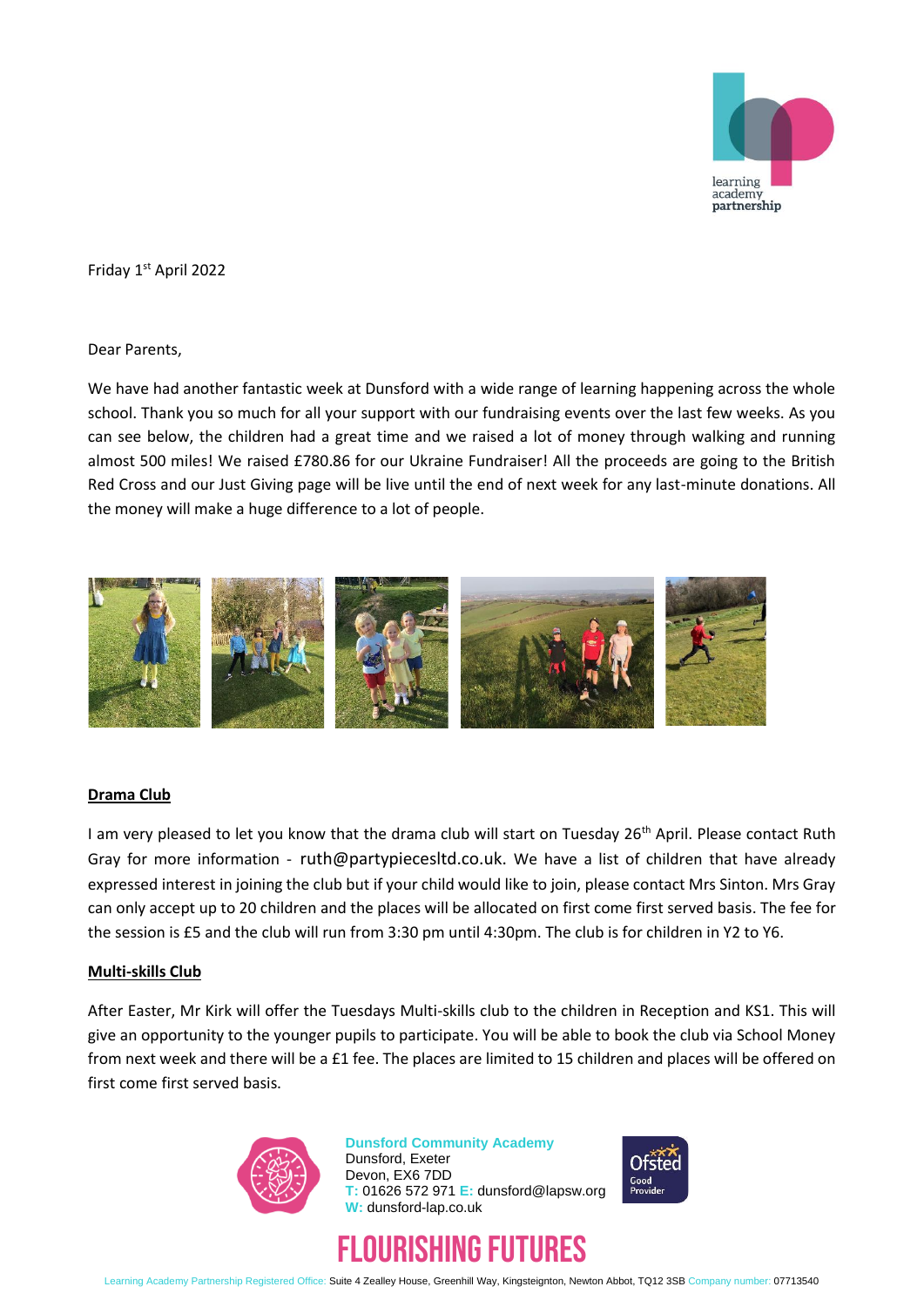

# **Football Match**

On Monday 4th April, some of our children will play in a football match against Christow Primary School. The children will not only showcase their football skills but also our shiny new football kits that our lovely PTFA have kindly contributed to - thank you! There will be two matches played on our field after school. The parents of the children participating are welcome to stay and watch and the parents from Christow will be joining us too. Go Dunsford!





## **Teign Valley Larder**

We have been contacted by Ms Barradale from Teign Valley Larder offering some support to our families who might struggle throughout the valley. She has sent us a number of electronic vouchers for groceries at Tesco that we would like to share with any households that might need them. Please contact Mrs Sinton if you think you or anyone else might need them.

### **Easter celebrations**

I would like to remind you that next week we will be celebrating Easter at the School. We will start by having Easter assemblies across the school on Monday 4th April. Children have been practising their songs really hard and we are all looking forward to listening to their singing! Reverend Ruth and Reverend Eleanor will be leading the assemblies.

Our Easter celebrations will continue on Thursday 7<sup>th</sup> April when we will be holding a short show on the school playground to which you are all invited. Children will perform the songs that they have been practising with Mr Blurton and then parade around the playground where you can see all their Easter bonnets. I cannot wait to see their creations that they made at home! The show will start at 9:15am and should only last for approximately half an hour so please feel free to wait in the playground after dropping off your children whilst the teachers complete the morning registers.